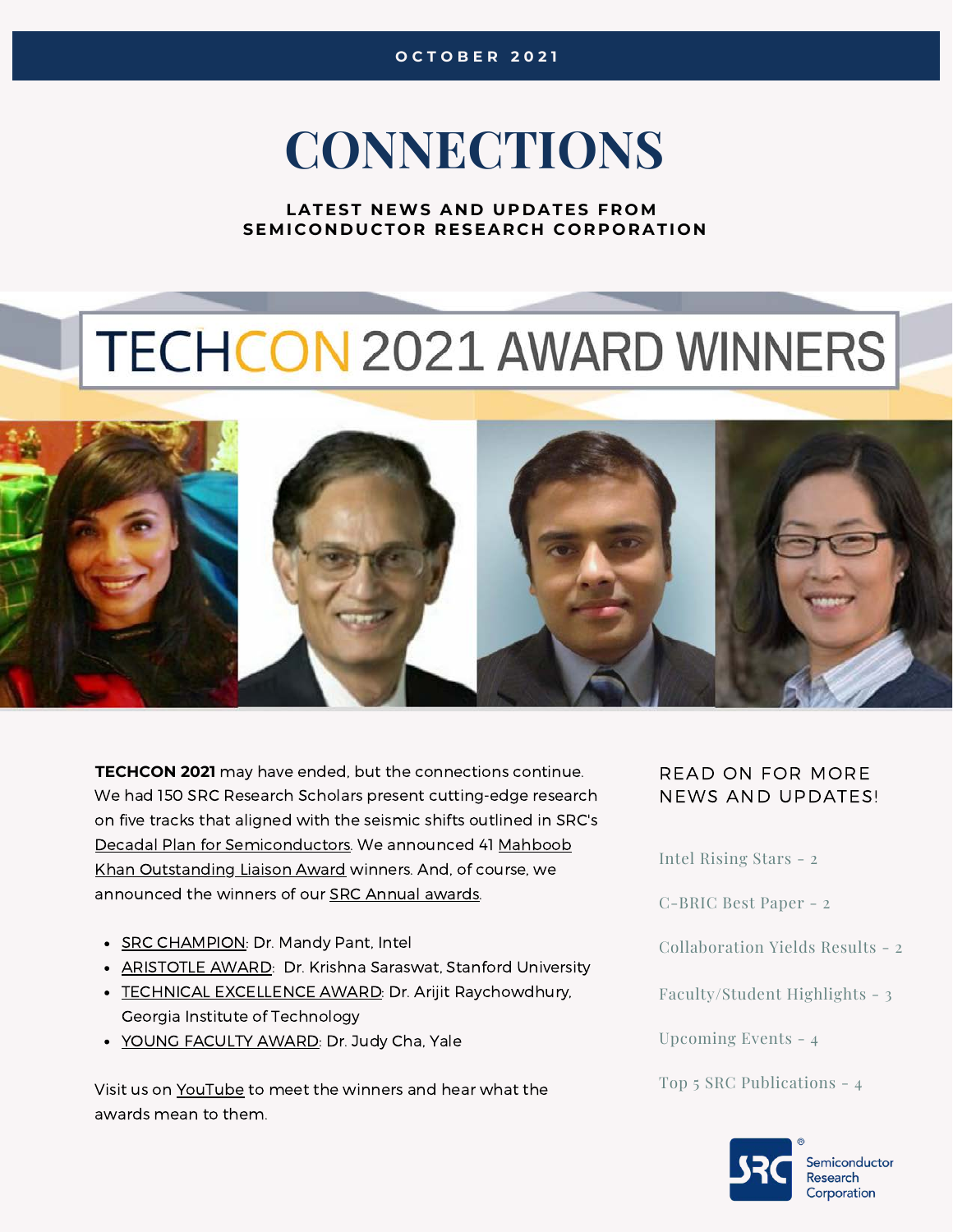## **[Rising Star Award](https://awards.acm.org/award_winners/martonosi_4125274) Winners**

Two SRC researchers won Intel 2021 Rising Star Awards. Dr. Arkaprava Basu from the Indian Institute of Science was recognized for his research in the India Research [Program \(IRP\).](https://www.src.org/library/research-catalog/2925.001/) Dr. Chris Fletcher of the University of Illinois at Urbana-Champaign was recognized for his research in Hardware [Security \(HWS\)](https://www.src.org/library/research-catalog/2995.001/). Congratulations to these early career researchers shaping innovation in the future of computing.



## **[C-BRIC Team Wins Best](https://awards.acm.org/award_winners/martonosi_4125274) Paper at ICONS**

Congratulations to C-BRIC researchers Maryam Parsa, [N](https://www.stochastic.ai/#about)itin [Rathi](https://www.src.org/student-center/student-directory/14313/), and Kaushik Roy at Purdue University, who won the Best Paper Award at the International Conference on Neuromorphic Systems (ICONS) called "Accurate and Accelerated Neuromorphic Network Design Leveraging A Bayesian Hyperparameter Pareto Optimization Approach."



## **[Collaboration Yields Results](https://awards.acm.org/award_winners/martonosi_4125274)**

The collaboration of four SRC Hardware Security researchers has led to a new business venture. Caspia [Technologies](https://caspiatechnologies.com/) is a spin-off of the Florida Institute for Cybersecurity [Research \(FICS\) at](https://fics.institute.ufl.edu/) UF. The organization was established to advance entrepreneurial activities for faculty and to produce much-needed innovative solutions for commercial use in the area of microelectronics security. Congratulations to Mark M. Tehranipoor, Waleed Khalil, Farimah Farahmandi and Navid Asadi!



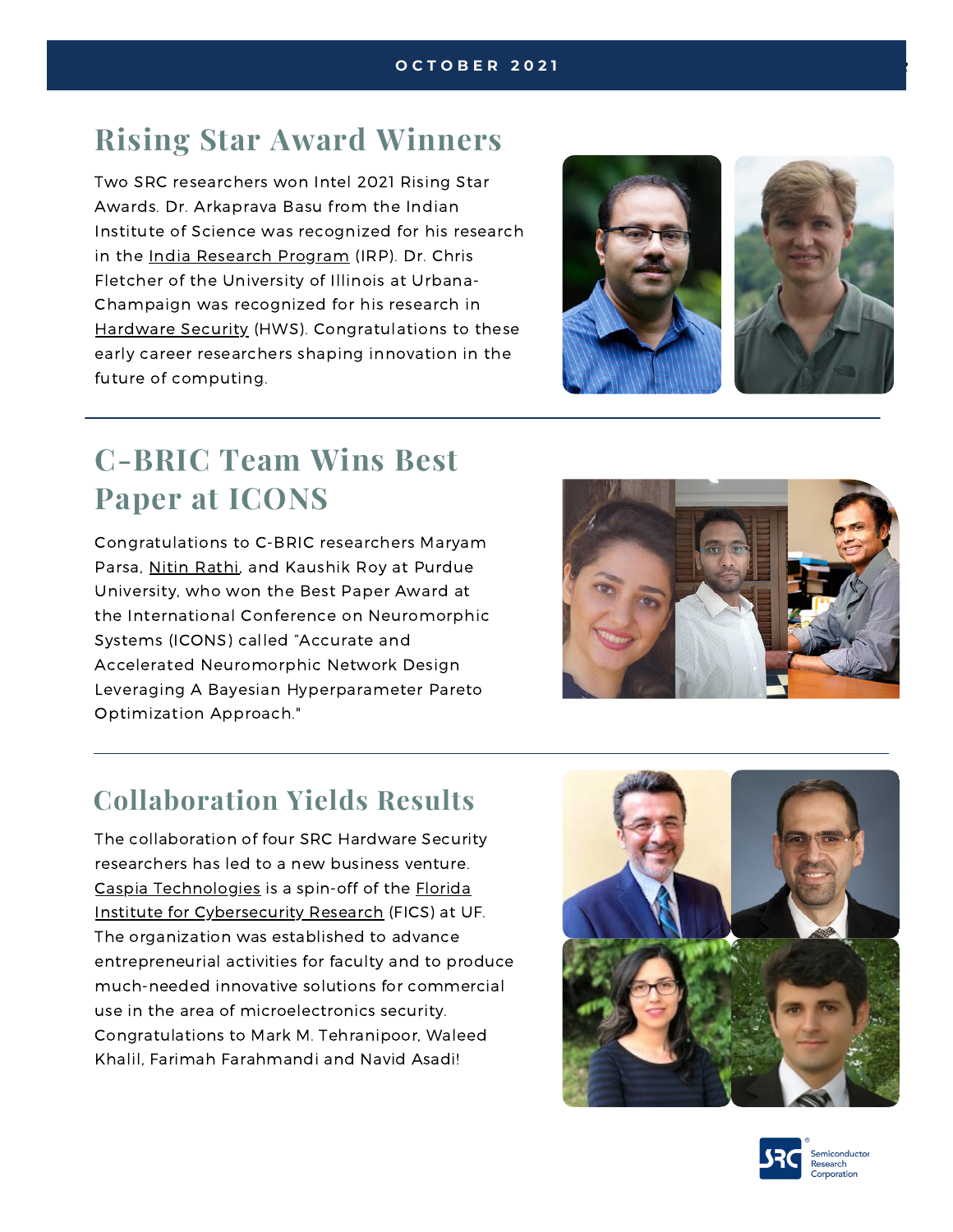#### *Awards and Recognition* **O C T O B E R** *<sup>3</sup>* **2 0 2 1**



### **[Raychowdhury](https://www.stochastic.ai/#about) Earns Qualcomm Faculty Award**

Congratulations to Arijit Raychowdhury at the Georgia Institute of Technology, winner of SRC's 2021 Technical Excellence Award, on receiving a 2021 Qualcomm Faculty [Award. His](https://www.src.org/library/research-catalog/2969.001/) research in Al Hardware and [JUMP](https://www.src.org/library/research-catalog/2776.033/) has been recognized for enabling low-power System-on-Chip (SoC) designs to improve the capability and power efficiency of their current and future productions.



### **[Ruby B. Lee Keynote at VLSI-SoC 2021](https://awards.acm.org/award_winners/martonosi_4125274)**

Princeton University's Ruby B. Lee will be giving a keynote titled "Preventing Secret Leaks from Edge Devices" at the 29th IEEE International Conference on Very Large Scale Integration (VLSI-SoC 2021), Lee's research in [Hardware](https://www.src.org/library/research-catalog/2844.002/) Securit[y](https://www.linkedin.com/feed/hashtag/?keywords=success&highlightedUpdateUrns=urn%3Ali%3Aactivity%3A6846453240628871169) has enabled wide-spread usage of secure RISC-V open-source [microprocessors.](https://www.linkedin.com/feed/hashtag/?keywords=success&highlightedUpdateUrns=urn%3Ali%3Aactivity%3A6846453240628871169) Full event details are [here](https://vlsisoc.github.io/)[.](https://www.linkedin.com/feed/hashtag/?keywords=success&highlightedUpdateUrns=urn%3Ali%3Aactivity%3A6846453240628871169)



#### **Shimeng Yu at IEDM 2021**

SRC's 2019 Young Faculty Award [Winner,](https://www.src.org/award/young-faculty/2019/) Dr. Shimeng Yu has two papers that have been accepted to the IEEE International Electron Devices Meeting (IEDM) 2021 plus another four collaborative papers with ASCENT researchers Prof. Asif Khan, Prof. Suman Datta, and Prof. Peide Ye. Since 2008, he has authored or coauthored 40 IEDM papers. Congratulations!



### **Onur Mutlu AI Keynote**

Onur Mutlu delivered an excellent keynote at the TUBA World Conference on Energy Science and Technology. His research in Artificial [Intelligence](https://www.src.org/library/research-catalog/2946.001/) Hardware was acknowledged as part of his talk, "Intelligent Architectures for Intelligent Machines, which delved into the large problems we need to tackle to make our computing platforms fundamentally more intelligent and more efficient.